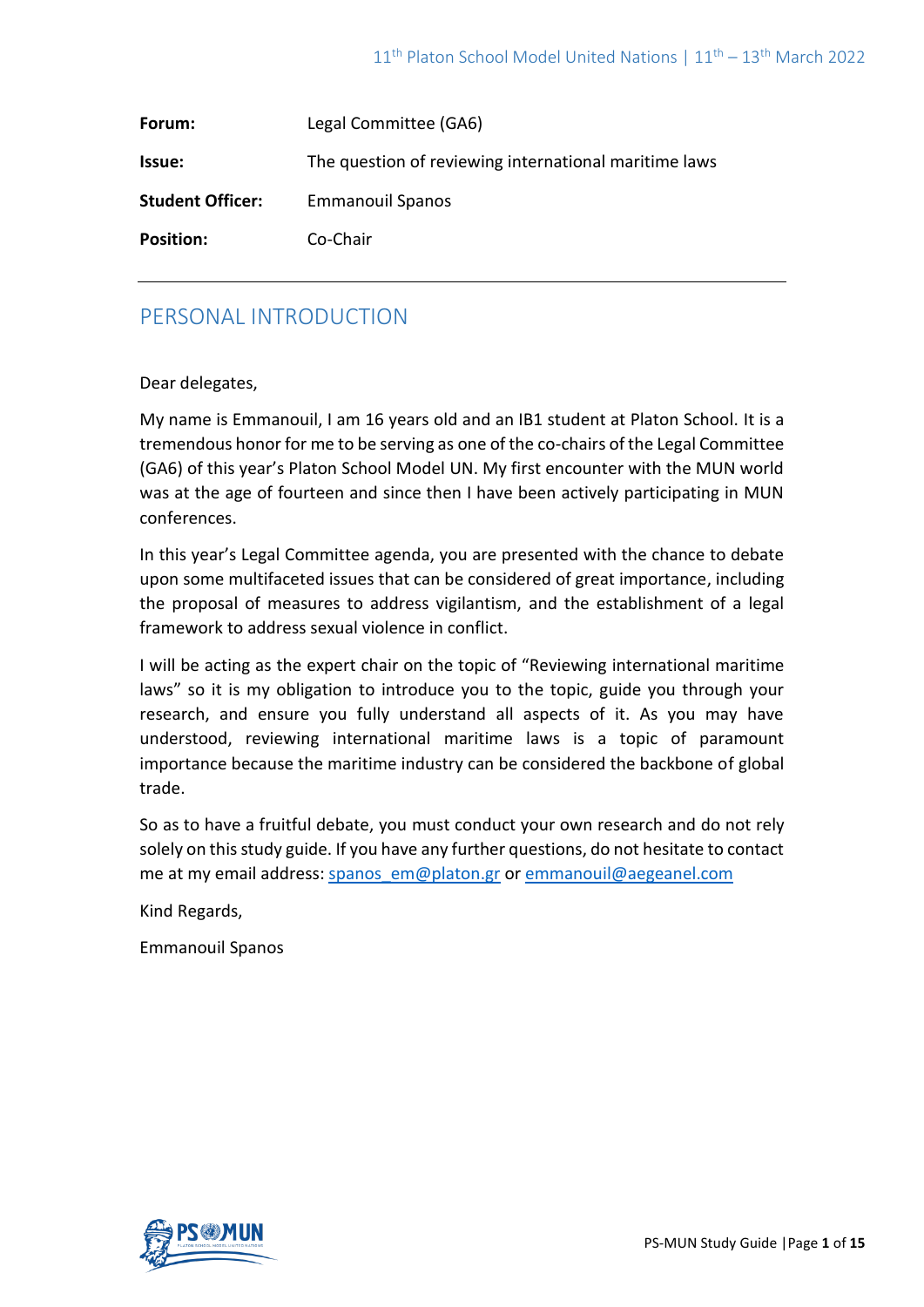# TOPIC INTRODUCTION

The backbone of the modern-day global economy can be considered international trade because through this, we can distribute products everywhere. Among the types of trade, maritime trade can be considered the most dominant type of trade.

Maritime trade has the higher efficiency and lower cost among all types of trade thus maritime trade is widely used in Less Economically Developed Countries (LEDCs). These characteristics of maritime trade are the main reason that the maritime industry is continuously subject to technological advancements. These advancements are creating certain loopholes in the already existing maritime laws. Maritime laws are the set of laws that govern all nautical issues, but these laws are based on an "obsolete" maritime industry that is completely different from the maritime industry of today. All the new technologies that are being used in the maritime industry today cannot be monitored by this out-of-date set of laws. Autonomous control of ship and blockchain technologies are only a few of the innovations in the constantly changing industry, thus we need to find a universally applied solution for this issue that will only enlarge unless we take action now.

# DEFINITION OF KEY TERMS

### Maritime law

Maritime law, also known as admiralty law, is a body of laws, conventions, and treaties that govern private maritime business and other nautical matters, such as shipping or offenses occurring on open water. International rules governing the use of the oceans and seas are known as the Law of the Sea.<sup>1</sup>

### Sustainable Development Goals (SDGs)

The Sustainable Development Goals (SDGs), also known as the Global Goals, were adopted by the United Nations in 2015 as a universal call to action to end poverty, protect the planet, and ensure that by 2030 all people enjoy peace and prosperity. There are 17 SDGs currently adopted by the UN and all of these are aiming for all people to enjoy peace and prosperity by 2030 while also taking action to end poverty and protect the planet<sup>2</sup>

### Sovereignty

Sovereignty, in political theory, the ultimate overseer, or authority, in the decisionmaking process of the state and in the maintenance of order. The concept of sovereignty—one of the most controversial ideas in political science and international law—is closely related to the difficult concepts of state and government and of

<sup>2</sup> 'Sustainable Development Goals | United Nations Development Programme'. *UNDP*, <https://www.undp.org/sustainable-development-goals>



<sup>1</sup> Maritime Law <https://www.investopedia.com/terms/m/maritime-law.asp> Investopedia May 19, 2021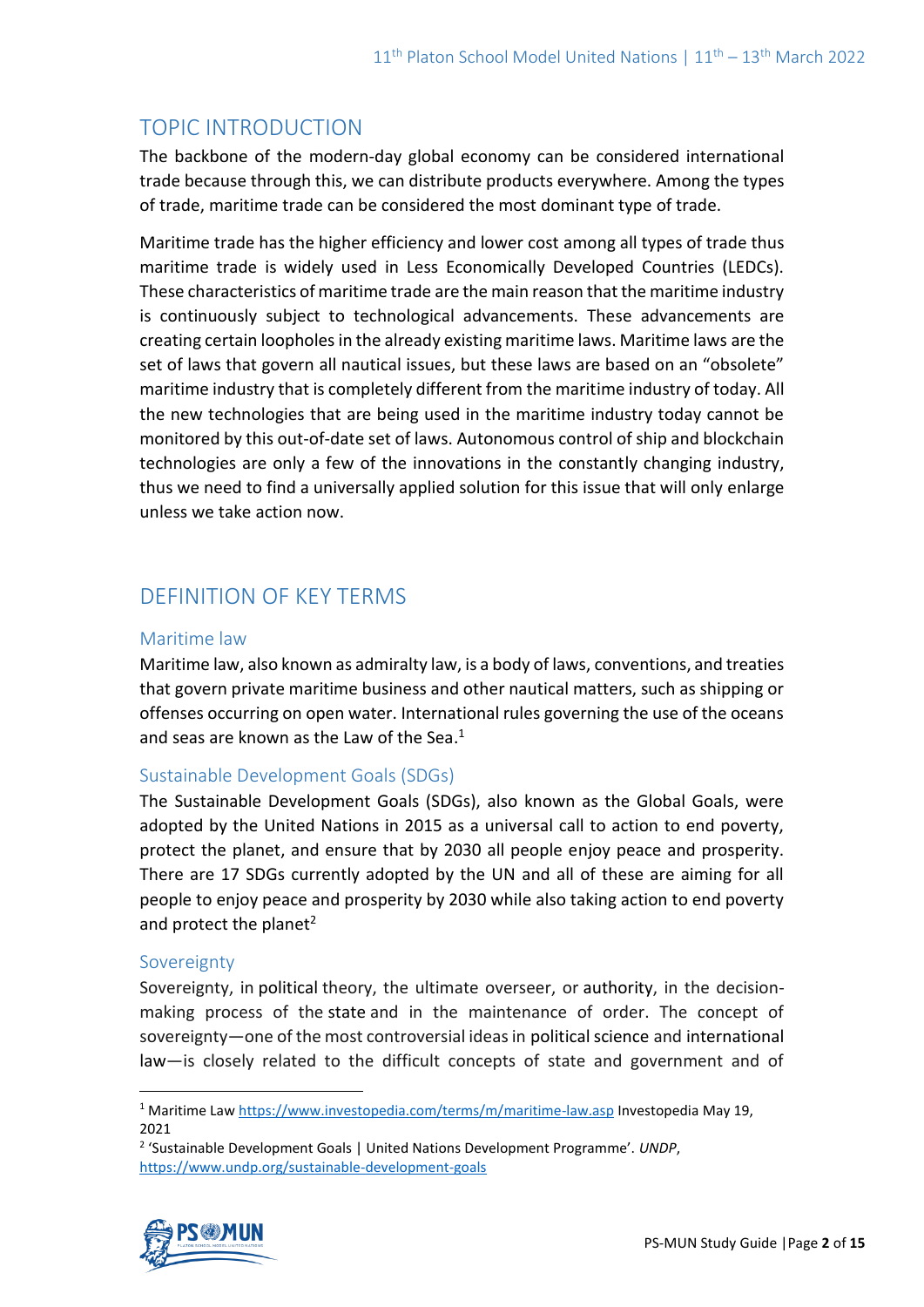independence and democracy. Derived from the Latin term *superanus* through the French word meaning *souveraineté*, this term was originally understood to mean the equivalent of supreme power. However, its application in practice often has departed from this traditional meaning. $3$ 

### Proceeding in rem

A Latin term meaning "against a thing." An *in rem* proceeding adjudicates the rights to a particular piece of property for every potential rights holder, even potential rights holders who are not named in the lawsuit. For example, a plaintiff may bring an *in rem* action to conclusively determine ownership rights over a parcel of land.<sup>4</sup>

### Liability

A legally enforceable claim on the assets of a business or property of an individual. In business, liability results from a breach of duty or obligation by act or failure to act. Liability also refers to the debt or obligation of a business in contrast to its assets.<sup>5</sup>

### Law review

A periodical (as one published by a law school or bar association) containing notes and articles analyzing and evaluating subject areas and developments in the law<sup>6</sup>

# BACKGROUND INFORMATION

### THE INTERNATIONAL MARITIME ORGANIZATION (IMO)

The International Maritime Organization is a UN specialized agency that has under its mandate the creation of international treaties and other maritime-related safety protocols and mechanisms. Discriminatory and restrictive activities in international trade, as well as abusive practices by shipping companies, must be discouraged, and maritime pollution must be eradicated. The IMO is also being involved in disputes involving maritime liability and compensation. The International Maritime Organization (IMO) was established in 1948 by a convention voted at the United Nations Maritime Conference. Its headquarters is situated in London. The treaty went into effect on March  $17<sup>th</sup>$ , 1958, after 21 countries ratified it, seven of which had to have a minimum of one million gross tons of shipping. It was given its current name in 1982.

<sup>&</sup>lt;sup>6</sup> "Law review." Merriam-Webster.com Legal Dictionary, Merriam-Webster[, https://www.merriam](https://www.merriam-webster.com/legal/law%20review)[webster.com/legal/law%20review](https://www.merriam-webster.com/legal/law%20review)



<sup>3</sup> "Sovereignty." *Encyclopædia Britannica*, Encyclopædia Britannica, Inc., <https://www.britannica.com/topic/sovereignty>

<sup>4</sup> *In Rem | Practical Law*[. https://uk.practicallaw.thomsonreuters.com/8-520-](https://uk.practicallaw.thomsonreuters.com/8-520-2353?contextData=(sc.Default)) [2353?contextData=\(sc.Default\).](https://uk.practicallaw.thomsonreuters.com/8-520-2353?contextData=(sc.Default))

<sup>5</sup> *Liability | Wex | US Law | LII / Legal Information Institute*[. https://www.law.cornell.edu/wex/liability](https://www.law.cornell.edu/wex/liability)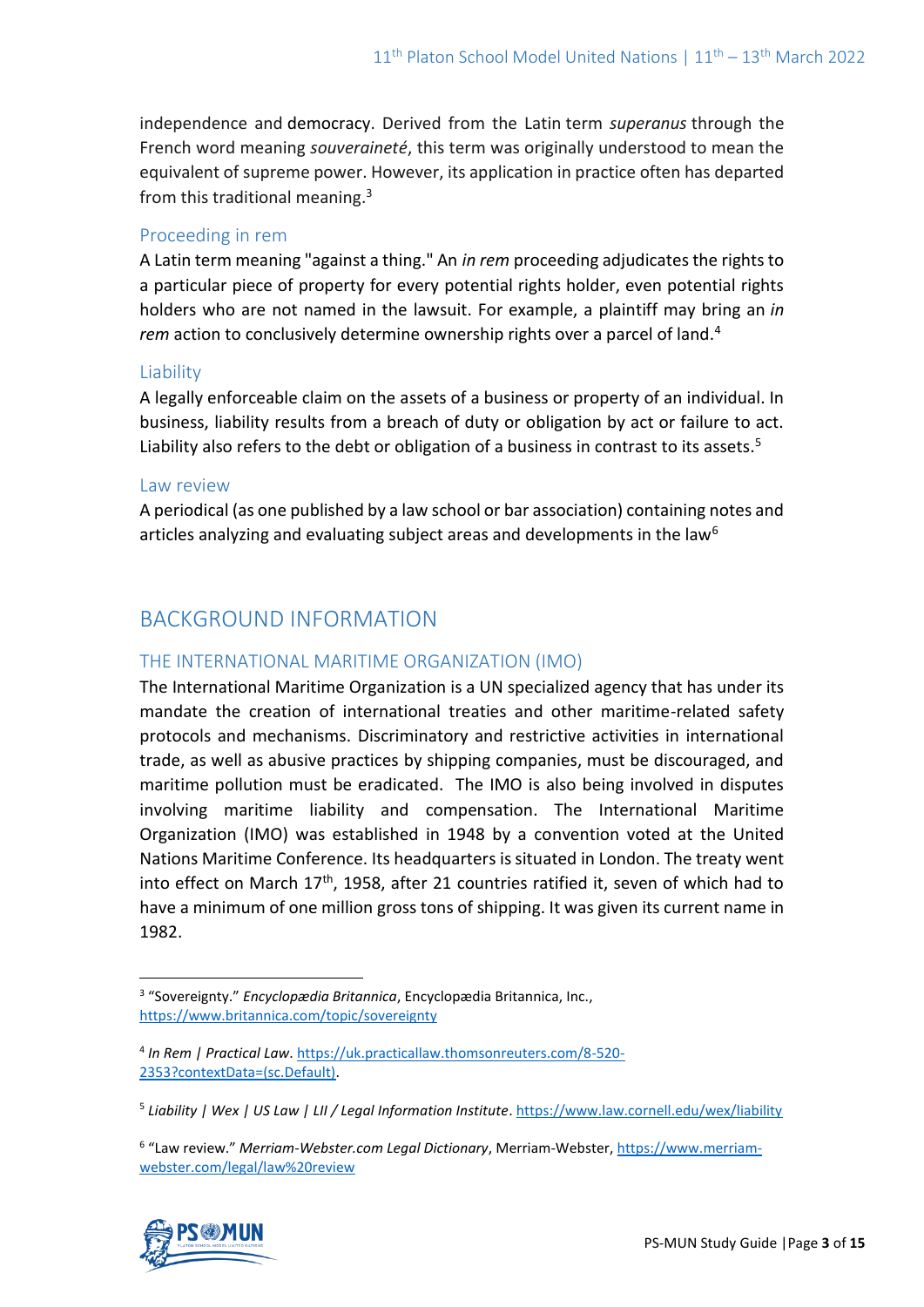The IMO has 175 members and is led by a Secretary-General who serves a four-year term and supervises a Secretariat staff of about 300 people, making it one of the smallest UN agencies. The Assembly, the IMO's major policy-making body, meets every two years and is attended by all members. The Council, which consists of 40 members, shall meet at least once a year and is in charge of running the organization in between Assembly meetings. The members of the Council are classified into three categories: a) the eight countries with the "greatest willingness" to provide international shipping services, b) the eight countries most interested in facilitating international seaborne trade and c) sixteen countries with a "particular interest" in maritime transportation, chosen to guarantee geographic equilibrium. The Maritime Safety Committee, which meets once a year, makes safety recommendations to the Assembly. Various committees and subcommittees focus on particular topics such as the environment, legal issues, dangerous goods transportation, radio communications, fire protection, ship design and equipment, lifesaving types of equipment, and cargoes and containers, among others. The IMO's Global Maritime Distress and Safety System was introduced in 1992 and then became fully operational in 1999. It is an integrated communications program that utilizes satellites and terrestrial radio communications to provide assistance to ships in distress even when the crew is unable to send a manual distress signal.<sup>7</sup>

### THE FOUR PILLARS OF MARITIME LAW

#### Law of Sovereignty of Nations

The Law of Sovereignty of Nations refers to the ability of a nation to control every activity taking place in all the territories that it has sovereignty. When a country is outside of its territory, then it is restricted and has control over its citizens, vessels, and planes that are registered to the given country. Generally speaking, throughout history, the Law of Sovereignty of Nations has not been violated many times. An example could be the invasion in Europe by Hitler while a more recent example could be the invasion by the United States of America (USA) in Iraq.

### Law of freedom of the High Seas

This law suggests that all countries, regardless of being landlocked or not, can have access to the high seas. Under this law, an act of war in the sea is condemned. In addition, this law stresses out that all countries can freely navigate in international waters. To conclude with this, the Law of freedom of the High Seas is subject to breaching, only under an international agreement.

<sup>7</sup> *International Maritime Organization | Britannica*. [https://www.britannica.com/topic/International-](https://www.britannica.com/topic/International-Maritime-Organization)[Maritime-Organization](https://www.britannica.com/topic/International-Maritime-Organization)

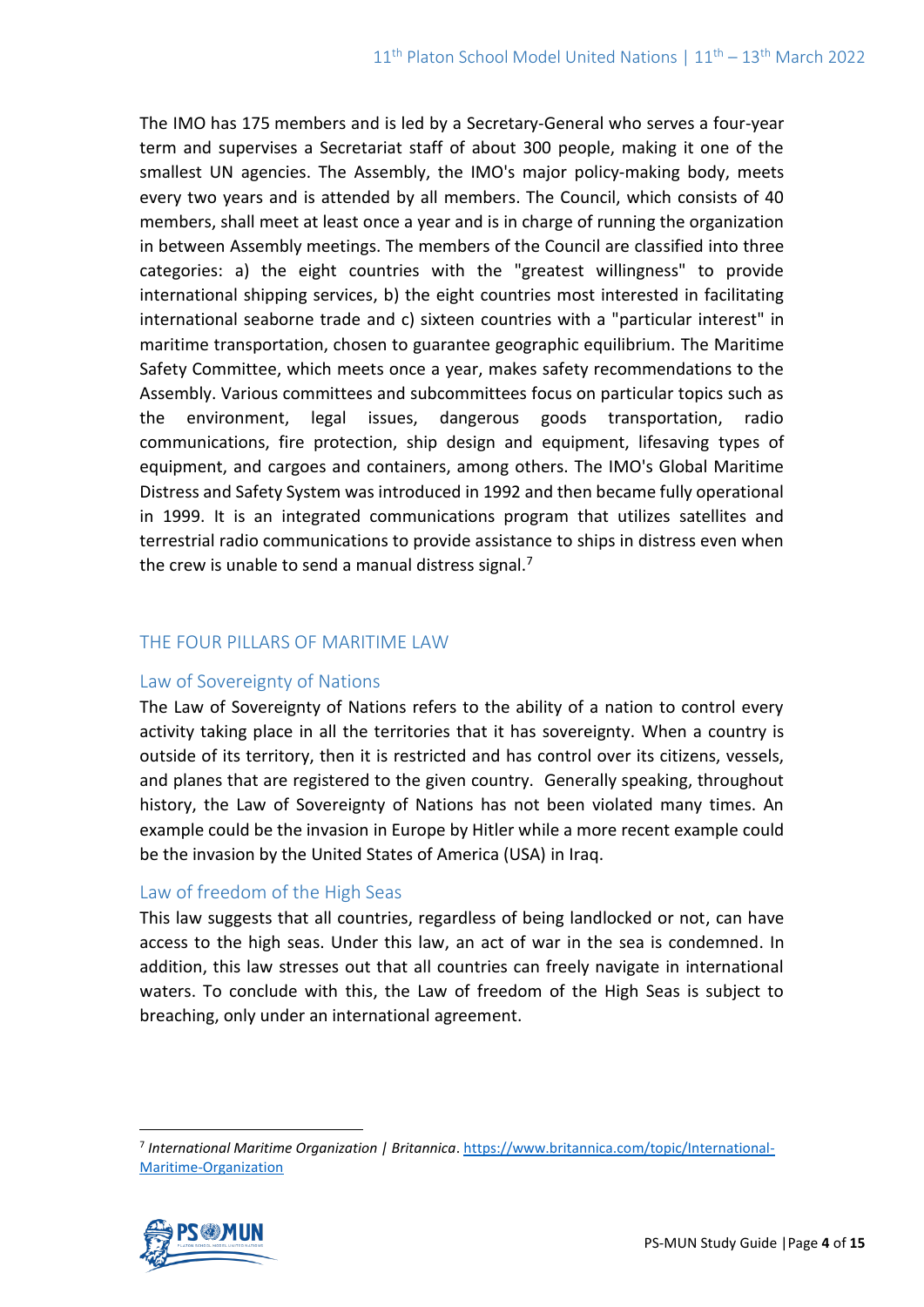### Law of Freedom of Contract

The Law of freedom of Contract is when individuals or organizations create contracts without governmental intervention. This comes to oppose the minimum-wage law, competition laws, economic sanctions, price-fixing restrictions, or contracting with undocumented workers.

### Legal Personality of a Ship

Being a legal personality means that you have to be able to abide by a certain legal system. This may incline to get into contracts and be able to sue and be sued. In essence when you are a separate legal entity you have certain rights and liabilities under the judicial system.

### JURISDICTION OF MARITIME LAW

Maritime law is governed by a different code in most modern countries and is a separate jurisdiction from national laws. The International Maritime Organization (IMO) of the United Nations (UN) has produced a number of conventions which can be implemented by the navies and coast guards of Member States who have signed the treaty defining these rules. Many insurance claims involving ships and cargo are managed by maritime law, as are civil disputes between shipowners, seamen, passengers, and piracy. Maritime law also governs the registration, licensing, and inspection of ships and shipping contracts, as well as maritime insurance and the carriage of commodities and persons. The International Maritime Organization (IMO) is in charge of keeping existing international maritime conventions up to date as well as creating new accords when needed.<sup>8</sup>

### THE COMPONENTS OF MARITIME LAW

#### Maritime liens

In order for maritime liens to arise it is not necessary for a personified ship to be charged for the violation of laws like negligent collision or personal injury. Maritime liens include salvage services, the general average contributions, and breaches of maritime contracts. A vessel, cargo, or freight is subject to arrest and has been kept to custody in a proceeding in rem. In order for its release, the ship's owner must post a bond or any other form of security that may be required and that is accepted by the plaintiff. On the majority of occasions, however, the owner posts security to tackle any future arrests and so the property never has to get into custody. In the case that the proceeding is in rem for the plaintiff then the owner has to pay in order for the bond or the security to not be lifted. If the owner does not pay, then the property is been sold or the freight will be released. When a ship is sold by an admiralty court



<sup>8</sup> Kagan, Julia. "Maritime Law." *Investopedia*, Investopedia, 19 May 2021, <https://www.investopedia.com/terms/m/maritime-law.asp>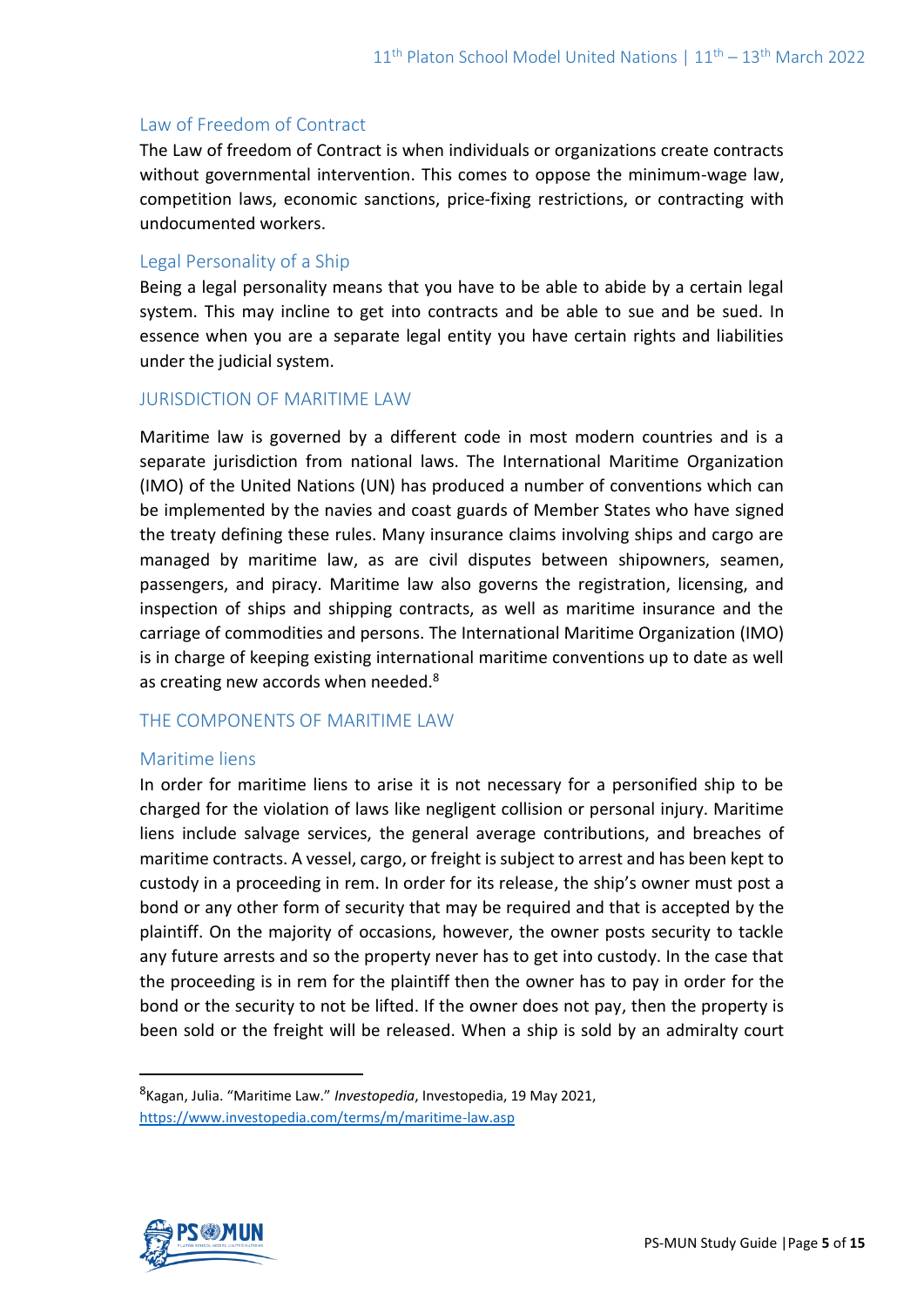after a judgment in rem, it is free of all pre-existing liens, not only those intended to be enforced in the action in rem. In contrast, the owner of an *in personam* judgment against a shipowner, just like every other judgment creditor, can have the ship sold in implementation and operation of the judgment; however, apart from a sale under an admiralty judgment in rem, such a buyout does not divest original liens; the buyer at the execution sale takes the ship subject to all such liens. In a scenario when the shipowner is insolvent, an in rem proceeding has clear advantages over an in personam procedure.

Attempts have been taken into account to enhance the security value of ship mortgages in design to motivate lending institutions to fund vessel construction, however, these efforts have ultimately failed due to differences in national laws regarding the relative priorities of mortgages and maritime liens. International treaties signed in 1926 and 1976 attempted to resolve some of these disputes, but the first failed to get mass support, and the second had only been ratified by half of the signatories needed for the convention to enter into force since the end of 1983.

### Shipping charters

Other than battleships, pleasure craft, and other types of utility vessels, the primary role of ships is to convey cargo and passengers. The passenger-carrying portion of the shipping business has lost much of its previous prominence in the "jet age," but the number of products transported by water keeps growing as the global economy expands.

Charter parties or bills of lading are used to document the vast majority of contracts involving the transportation of commodities by water. The term charter party refers to three distinct forms of contracts involving the use of boats that are owned or controlled by third parties. During the time of a "demise" or "bareboat" charter, the shipowner hands over control of the vessel to the hirer, who hires the master and crew, arranges for maintenance and supplies and acts in much the same way as an owner. The "time" charter, in which the shipowner hires the master and crew and the charterer essentially gains the right to manage the vessel's activities and choose what cargoes are to be carried during the charter period, is a considerably more prevalent arrangement.

The "voyage" charter, which is effectively a contract of affreightment or carrying, is the third category. Most voyage charters provide for the carriage of entire cargoes on a single voyage or a series of voyages, but a charterer may periodically contract only for a percentage of the vessel's carrying capacity, in which case the controlling contract is referred to as a "space" charter. The master or his agent is required to issue a bill of lading to the shipper, who is usually the charterer, under a voyage charter, even though the voyage charter remains the governing contract of carriage between

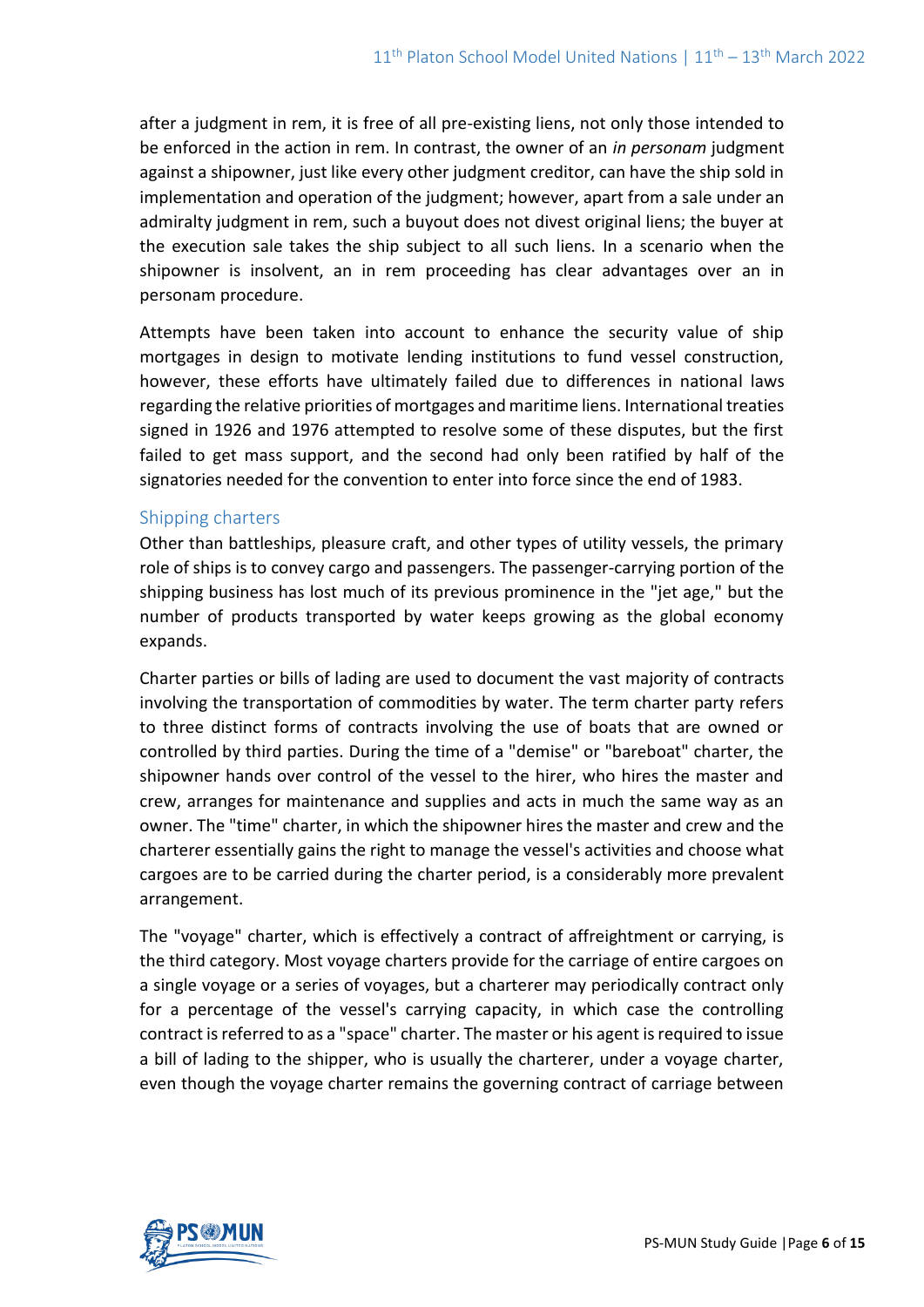the shipowner and the charterer; the bill of lading serves only as a receipt and a document of title to the goods.<sup>9</sup>

The majority of ocean bills of lading are all in order form, requiring delivery to the shipper's or another specified party's order. A properly fide purchaser of a bill of lading can negotiate it in the same way as a check, draft, or another negotiable document, which implies the bill of lading is sold free and clear of any flaws not visible on its face. As a result, if cargo is damaged externally during shipping but the damage is not documented on the bill of lading, the carrier will be unable to prove that the cargo was damaged before it entered its custody. Once a bill of lading issued under a trip charter is negotiated with a legitimate buyer, it becomes the controlling contract between both the carrier and the bill's holder.

Whenever a ship strands or collides with another vessel, there is a risk of significant cargo loss or damage. If the loss was caused by a sea disaster or a navigational error, no liability will be imposed if the goods were transported under a legislative or commercial provision based on the Brussels Convention on Limitation of Liability (1923), which included the so-called "Hague Rules." The carriage, on the other hand, will be held liable if the accident occurred as the result of the carrier's failure to implement reasonable diligence in making the ship seaworthy and ensuring that it was adequately manned, equipped, and supplied.<sup>10</sup>

### Limitation of liability

The privilege provided to a shipowner and certain other parties to minimize the percentage of their liability in crimes and contract claims under specific conditions is a distinguishing characteristic of maritime law. Except for claims for personal injury and wrongful death, the worth of the ship and the profits of the journey on which it was involved at the moment of the accident is the limit in various nations. However, the limit in the United Kingdom and other countries that have ratified the domestic law adopting the terms of the Brussels limitation of liability convention of 1957 have £28, or its equivalents, multiplied by the net earnings weight of the vessel, irrespective of its true value. According to the convention, the person claiming the privilege must be devoid of "actual fault or privity." In essence, this formula suggests that the shipowner can minimize his liability for the master's or crew's negligence, but not for his or his management personnel's negligence. In some ways, shipowners' restricted liability is comparable to the limited liability that any investor can currently get by forming a corporation. The limited-liability concept in maritime law, on the other hand, predates the emergence or creation of the modern corporation or limited company; its early appearance in maritime law can be interpreted as acknowledgment of the incredible hazards of seaborne commerce and a need to preserve the adventurous shipowner from the crushing strain of liability—that is, in the days well

<sup>10</sup> Encyclopædia Britannica Encyclopædia Britannica, inc. <https://www.britannica.com/topic/maritime-law/Components-of-maritime-law>



<sup>9</sup> Encyclopædia Britannica Encyclopædia Britannica, inc. [https://www.britannica.com/topic/maritime](https://www.britannica.com/topic/maritime-law/Components-of-maritime-law)[law/Components-of-maritime-law](https://www.britannica.com/topic/maritime-law/Components-of-maritime-law)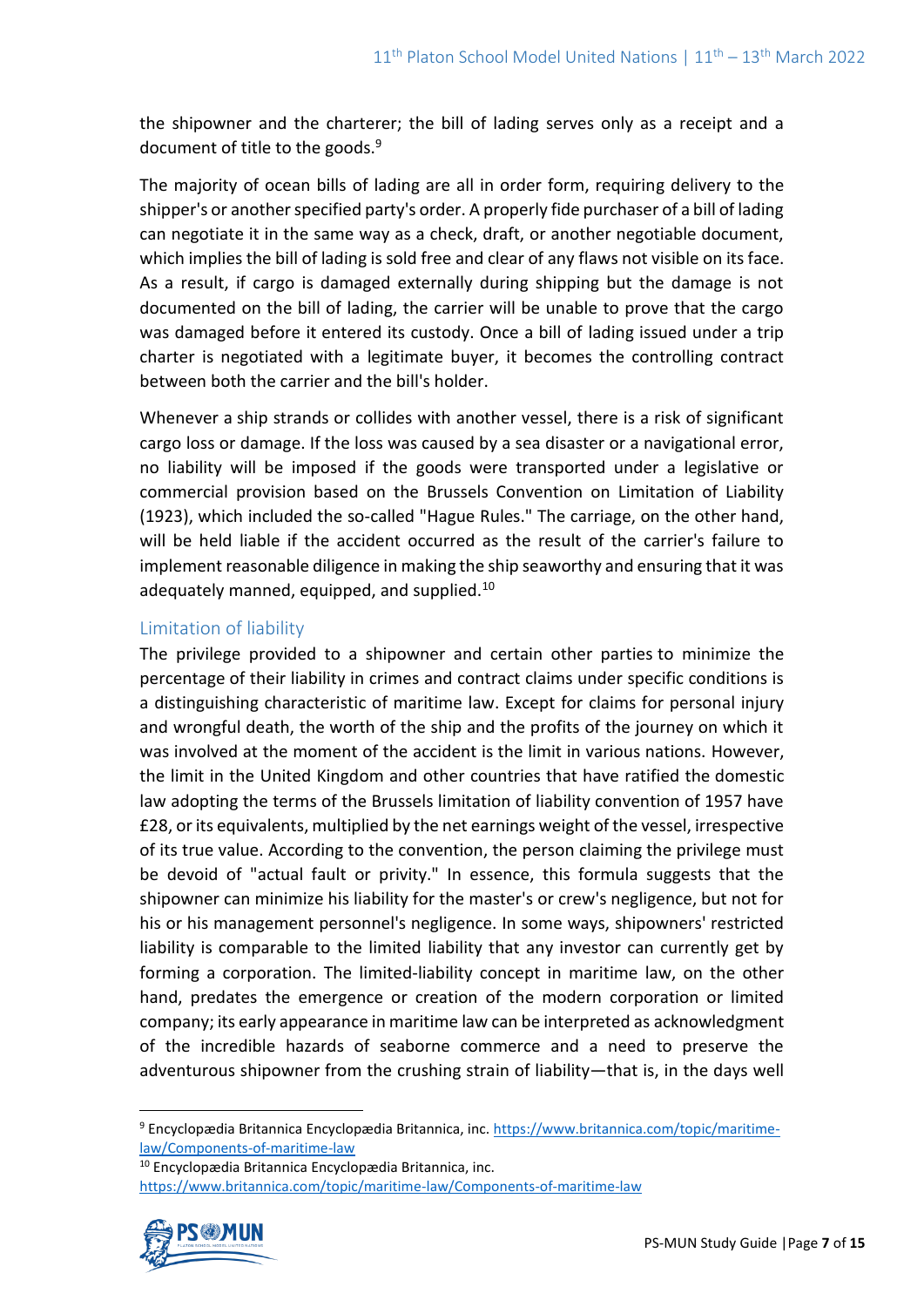before the most primitive forms of insurance were available. Analysts have suggested that the peculiar features of maritime limitation of liability have surpassed their utility and that the advancement of insurance and the modern limited-liability company has dramatically affected the conditions that gave rise to the shipowners' privilege in the first place. Despite the fact that no maritime country has gone so far as to abolish the limitation of liability.

In essence, a country's limitation law will be applied by its federal courts in favor of both foreign shipowners and citizens. However, from the standpoint of shipowners' interests, a key flaw in limitation law has been the lack of worldwide acceptance of limitation procedures. As a result, a shipowner whose ships operated in international trade could be sued in multiple countries as a result of a single tragedy, forcing him to set up limitation funds in each jurisdiction. The Brussels Convention of 1957 makes limitation decrees issued by maritime courts in ratifying countries internationally effective; in other words, a shipowner is only obliged to set up one limitation fund, from which all assertions are paid, regardless of the number of countries proceedings against have been filed. As a result, the convention, which increases shipowners' liability in most countries, provides shipowners with this significant benefit.

### Collision liability

The fault principle governs liability for collision damage in maritime law: a colliding vessel will not be held liable for damage to another ship or a fixed object such as a bridge, wharf, or jetty unless the collision is caused by a deficiency in the colliding vessel or by the negligence or willful act of its navigators.<sup>11</sup> When a moving vessel collides with a permanent object or another vessel that is properly tied, there is an assumption of fault, and the moving vessel bears the burden of proving its independence from responsibility.

The rule of "comparative negligence" governs countries that have implemented the International Convention for the Unification of Certain Rules Relating to Vessel Collisions, signed in Brussels in 1910: if one of the parties of the collision is at fault, the overall loss will be split between their owners or operators in terms of the relative degrees of fault. In nations that have not ratified the Convention, such as the United States, the law states that if both ships are at fault, the total damages are distributed equally, regardless of the amount of responsibility. In nations that have not joined the Convention, such as most Latin American countries, the principle of "contributory fault" applies: if both vessels are mistaken, each owner or operator is responsible for his or her own losses.

### Salvage and general average

The theories of salvage and general average are unique to maritime law. Outsiders to the maritime venture who succeed in preserving maritime property from loss or damage due to perils of the sea or any other waters are entitled to compensation and

<sup>11</sup> Encyclopædia Britannica Encyclopædia Britannica, inc. <https://www.britannica.com/topic/maritime-law/Components-of-maritime-law>

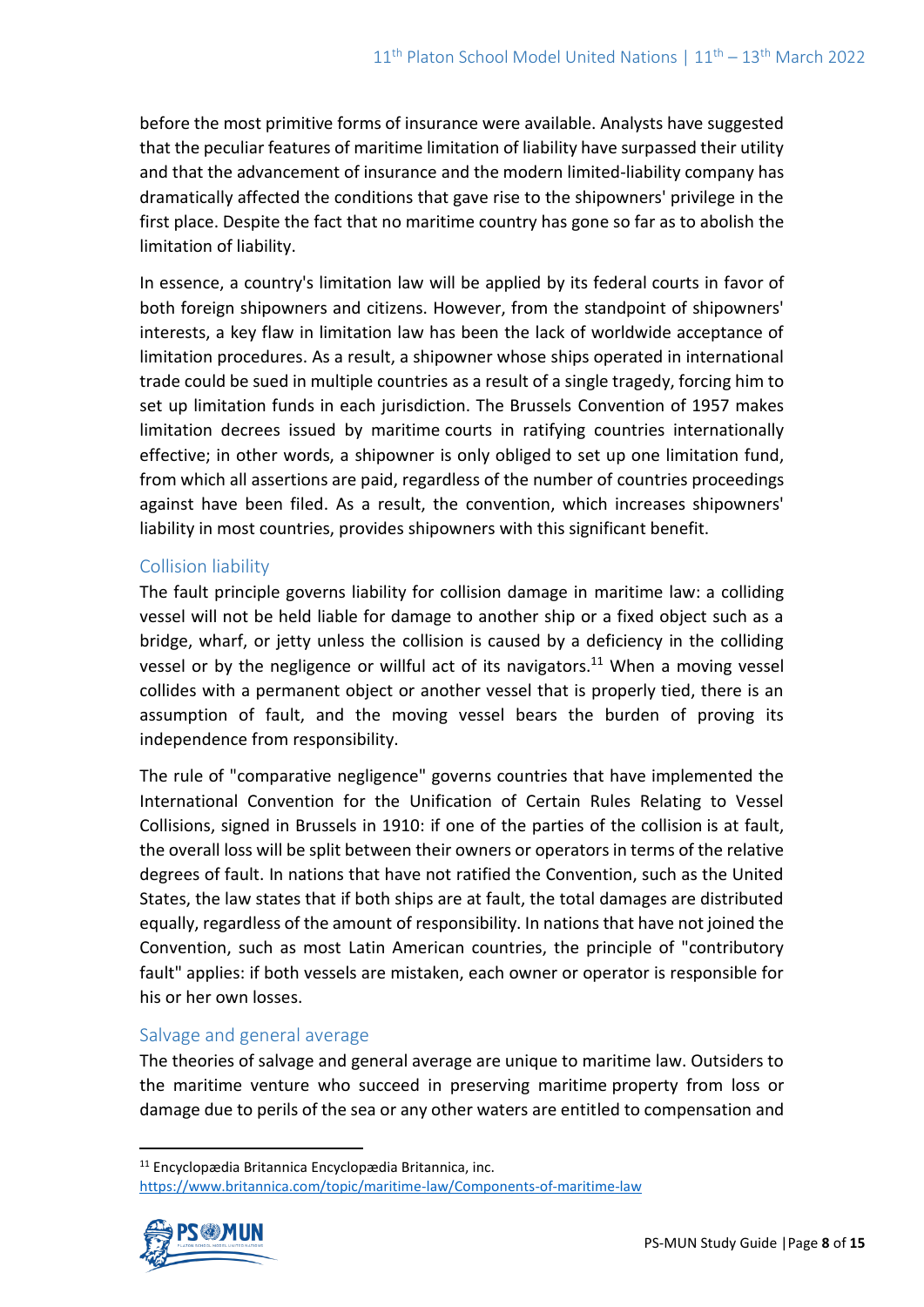have a maritime lien on the retrieved property as a result of their efforts under the law of salvage. The extent of the significant role played; the skill and energy presented by the salvors; the numbers involved, which include both the value of the vessel or other property employed by the salvors in providing the service and the value of the vessel, cargo, or other property salvaged; the risks racked up by the salvors; and the degree of danger from which the property was rescued will all be considered in determining the amount of the award. While there is some agitation for its abolition, the general average is still widely accepted, primarily because the accounting and other expenses imposed in administering a general average are frequently out of proportion to the amount of money involved, and because the same insurers sometimes insure both the hull and the cargo.

### Marine insurance

An understanding of the shipping sector and the specific law that controls it requires a grasp of the role performed by marine insurance. The majority of shipowners ensure their ships' hulls and use "protection and indemnity" insurance to defend themselves from third-party claims. The risks of the seas are virtually generally covered for waterborne freight. It's impossible to cover all of the nuances of marine insurance law in such a quick overview. The majority of occurrences of damage to a ship or its cargo result in insurance carrier payouts. Proposals for changes to maritime law must always be considered in light of insurance coverage since the introduction of uninsurable liabilities can deter all but the wealthiest ocean carriers from participating in the affected trades.<sup>12</sup>

### THE CHANGE IN THE NATURE OF THE MARITIME INDUSTRY

As we have entered the century of change, the  $21<sup>st</sup>$  century, it is only normal for some things to have a change in nature. The topic we have in hand has already been facing changes for quite some time now. The transition to virtual nature has been taking place for the last couple of years but the problem is that we have not been keeping up-to-date with the laws and legislation relating to maritime affairs.

### Autonomous control

Self-driving cars on land employ autonomous technology to make decisions based on their route. Detecting pedestrians, other vehicles, and traffic lights, as well as staying on the road without losing control, are all part of this. Because ships are far larger and more complicated types of machinery than cars, establishing such autonomous control is a major operation in the maritime industry.

Integrating smart technologies such as artificial intelligence (AI) and machine learning into autonomous systems will allow ships to stay on course without the need for regular human input. This decreases the risk of human error while also allowing for

<sup>12</sup> Encyclopædia Britannica Encyclopædia Britannica, inc. <https://www.britannica.com/topic/maritime-law/Components-of-maritime-law>

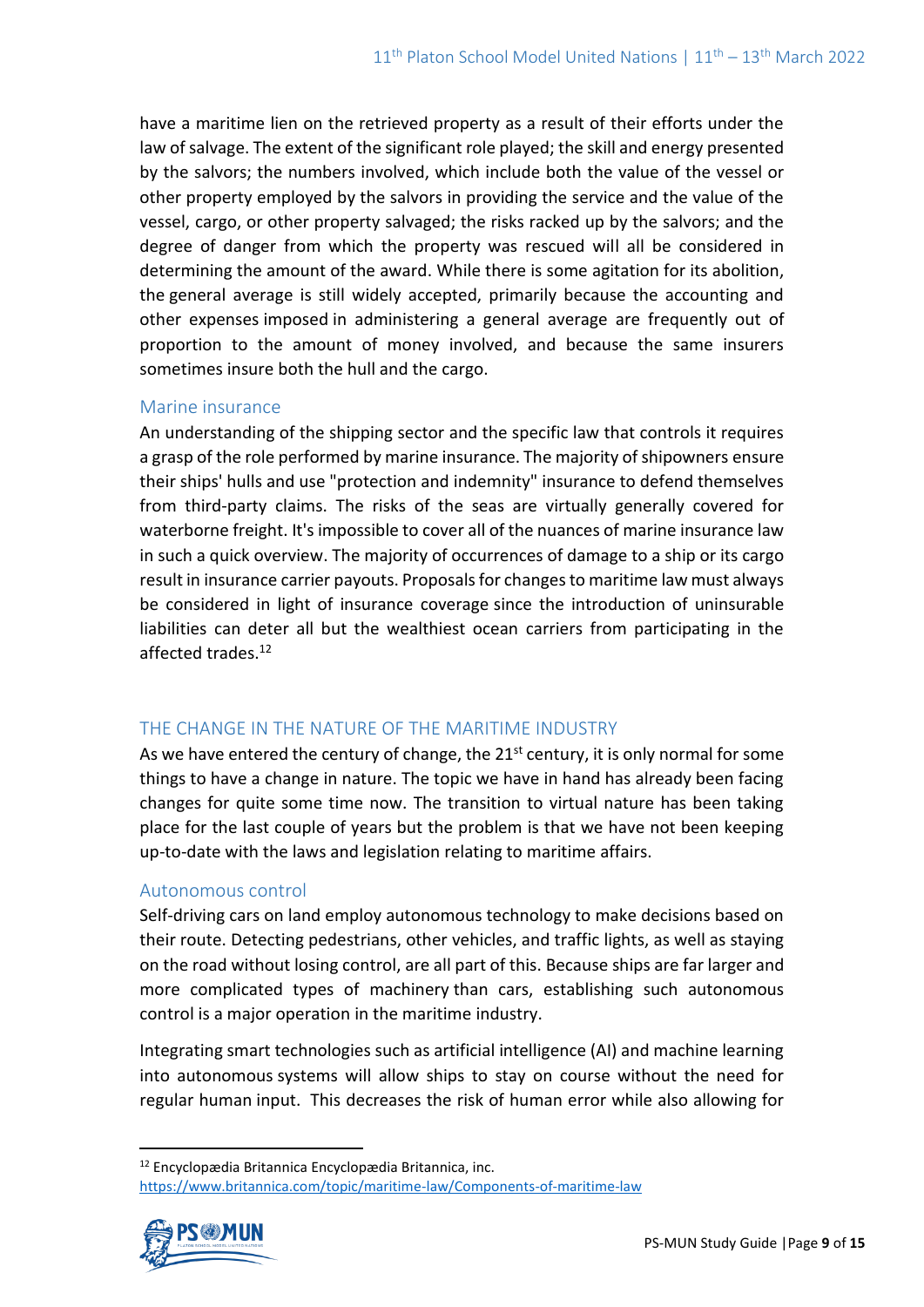immediate implementation of real-time route information. This technology also has a lot of potential in port operations. Wharves, in general, are constrained places with vessels such as tugs present. Smart ship technology can be utilized to assist the captain in navigating the vessel securely dock without crashing.

### Blockchain technology

Blockchain is a ground-shaking technology that is expected to transform the industry. It is expected to be the next big thing in the payments business, giving a fast, safe, and transparent means to collect payments from anywhere on the planet. Nonetheless, blockchain technology has advanced significantly in recent years and is now being applied in the ecological and sustainability sectors.

The industry will be able to profit from advantages like as high data quality, processing integrity, flexible smart contracts, lower transaction costs, enhanced networking, ecosystem simplicity, among others if the technology is applied correctly.<sup>13</sup>

## MAJOR COUNTRIES AND ORGANIZATIONS INVOLVED

### Italy

Piracy and ship hijacking are mentioned in Italy's Maritime Law, which consists of local and international legislation covering navigation and shipping. The Italian Maritime Law governs ships sailing under the Italian flag in both domestic and international waters. The maritime and transportation sectors in Italy are governed by a number of regulations and legislation, including the Codice della Nautica da Diporto, Codice della Navigazione, laws no. 1971-50 and 1997 - 454, among others.<sup>14</sup>

### The Netherlands

The Netherlands judicial system, as well as conflict settlement via arbitration for shipping and transportation, has a strong reputation. There is a lot of foreign experience, procedural law is practical and informal, and arbitration has a lot of possibilities. As a result, resolving disputes in the Netherlands is generally inexpensive, quick, and predictable. This component of ease of doing business is appealing to enterprises looking to set up in the country.<sup>15</sup>

### United States of America (USA)

Maritime law used to be limited to US seas subject to the tide's ebb and flow. However, it now includes any waters navigable for federal or international commerce within the United States. Maritime jurisdiction extends to some maritime matters that

<sup>15</sup> *Dutch Maritime Law*. 20 June 2016[, https://dutchmaritimelaw.nl](https://dutchmaritimelaw.nl/)



<sup>13</sup> '10 Smart Ship Technologies For The Maritime Industry'. *Marine Insight*, 18 June 2021, <https://www.marineinsight.com/know-more/10-smart-ship-technologies-that-maritime-industry/>

<sup>14</sup> "Maritime Law in Italy." *Italy*,<https://www.lawyersitaly.eu/maritime-law-in-italy>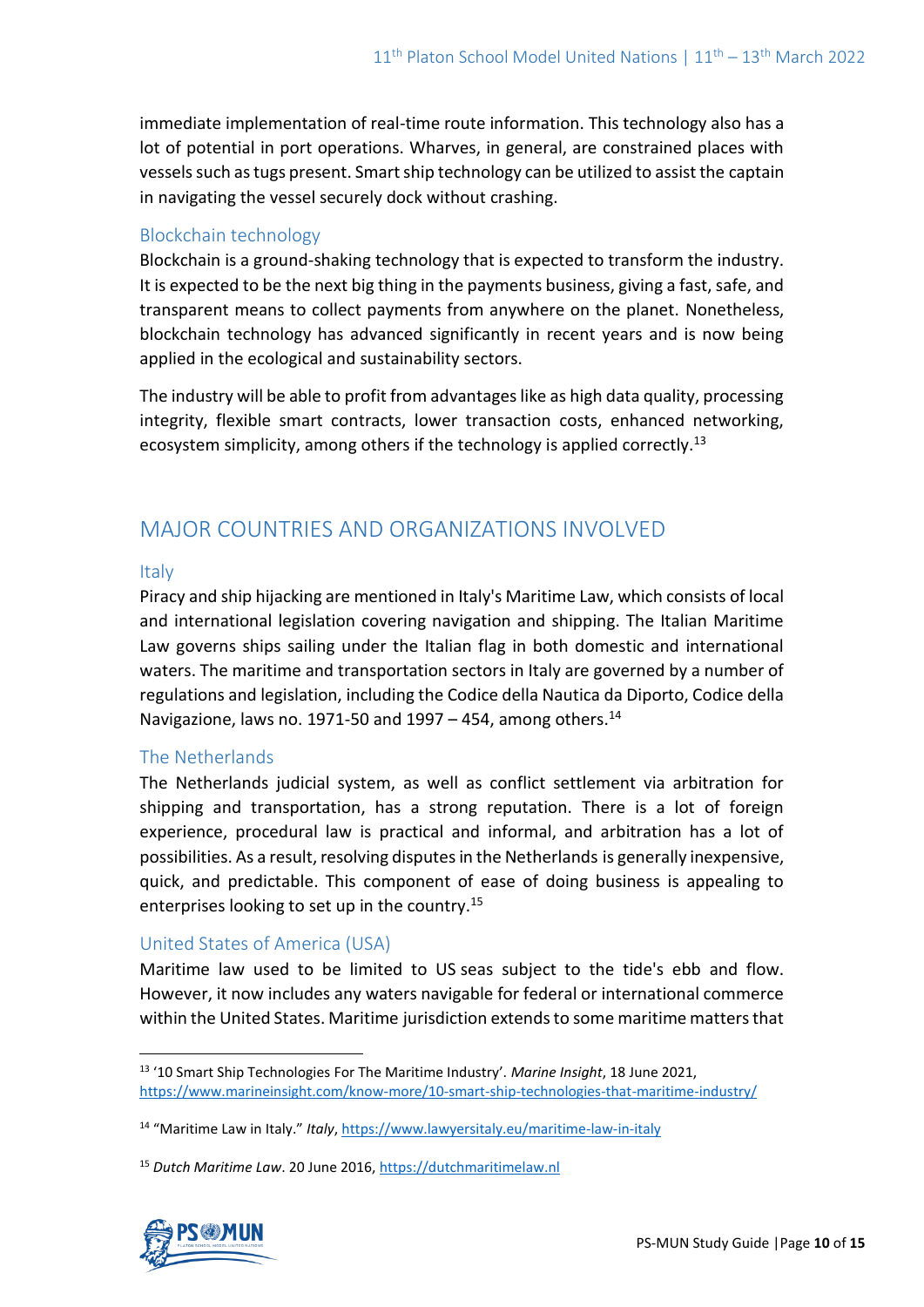are not related to interstate commerce, such as leisure boating. The United States' courts and Congress are working on creating a unified body of maritime law. Admiralty and maritime matters are subject to original jurisdiction in federal courts in the United States. It is based on Section 2 of Article 3 of the United States Constitution. As a result, most marine cases are tried in federal courts, and federal maritime law applies.<sup>16</sup>

### European Union (EU)

The European Union has made a public commitment to a specific maritime strategy named EU's Maritime Security Strategy (EUMSS). This plan is based on the national laws of its member states having as a result, it can be implemented in all Member States. Through this strategy, the EU opted to make more efficient use of resources and have more effective and credible international relations. In addition, this contributes to the adoption of the EU's global strategy and the EU's internal security.

| Date of Event     | <b>Description of event</b>                                                                                                       |
|-------------------|-----------------------------------------------------------------------------------------------------------------------------------|
| March 17 1948     | Creation of IMO headquartered in London (then known as the                                                                        |
|                   | Inter-Governmental Maritime Consultative Organization)                                                                            |
| 24 February -     | First UN conference on Law of the Sea                                                                                             |
| 27 April 1958     |                                                                                                                                   |
| 17 March $-$      | Second UN Conference on Law of the Sea                                                                                            |
| 26 April 1960     |                                                                                                                                   |
| 2 November 1973   | The International Convention for the Prevention of Pollution                                                                      |
|                   | from Ships (MARPOL) was adopted                                                                                                   |
| 1 November 1974   | Adoption of amended Convention for the Safety of life at Sea                                                                      |
|                   | (SOLAS) by the IMO                                                                                                                |
| 25 May 1980       | The amended version of SOLAS came into force                                                                                      |
| 3 December 1973-  | Third Conference on Law of the Sea (10 December 1982 the                                                                          |
| 30 April 1982     | Convention on the Law of the Sea was signed)                                                                                      |
| 15 - 17 July 1998 | Establishment of an International Criminal Court                                                                                  |
| 13 February 2004  | The<br>International Convention for the<br>Control<br>and<br>Management of Ships' Ballast Water and Sediments (BWM)<br>as adopted |
| 18 May 2007       | Nairobi International Convention on the Removal of Wrecks<br>was adopted                                                          |
| 14 April 2015     | Nairobi International Convention on the Removal of Wrecks<br>came into force                                                      |
| 22 September 2016 | SG/SM/18129-OBV/1663-SAG/486. This is a statement made<br>by the Secretary-General regarding maritime trade.                      |

## TIMELINE OF EVENTS

<sup>16</sup> *How Maritime Law Works in the United States?* <http://shipsbusiness.com/maritime-law.html>

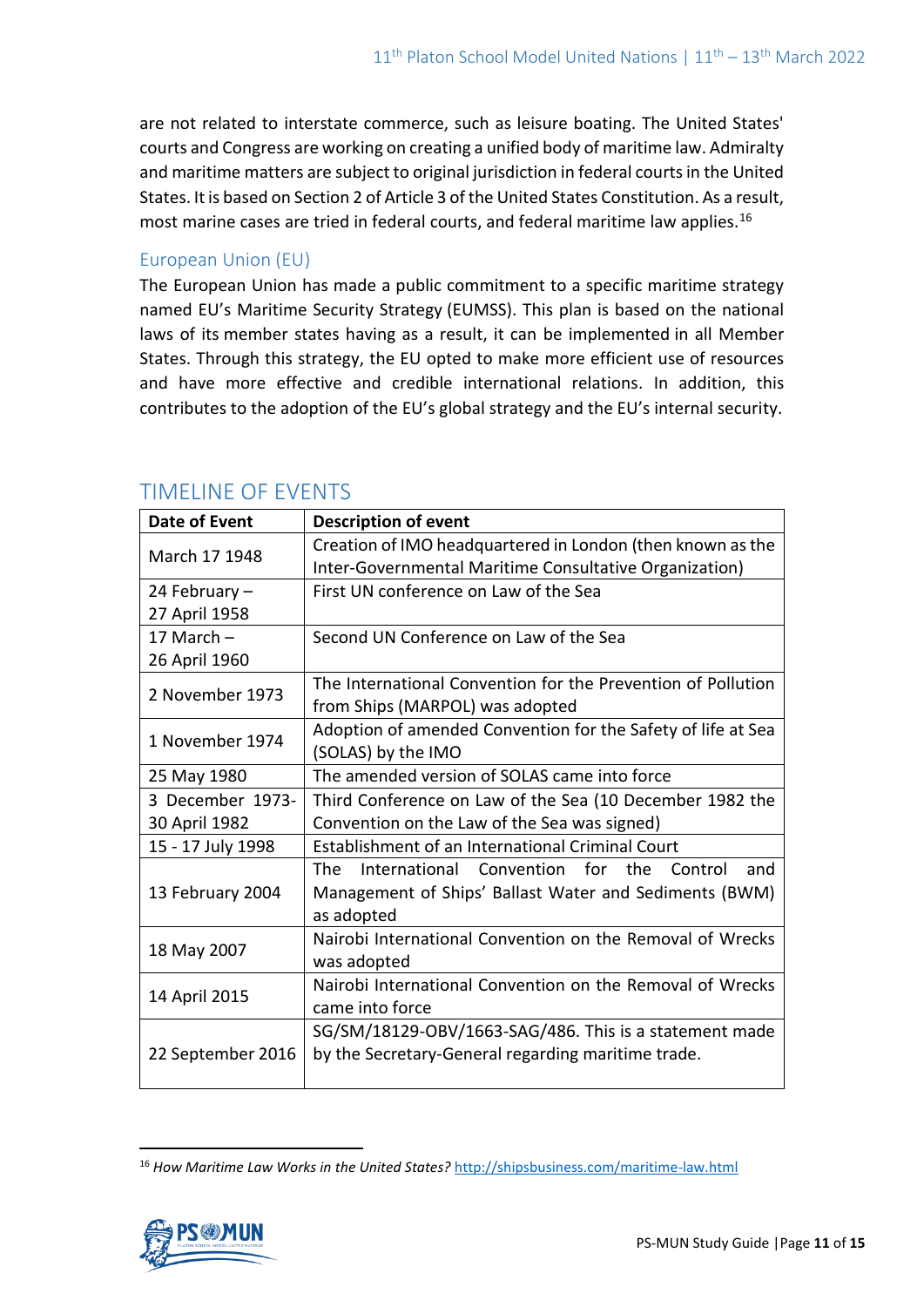# PREVIOUS ATTEMPTS TO SOLVE THE ISSUE

### The European Union's Maritime Security Strategy (EUMSS) <sup>17</sup>

The European Union has publicly adopted a certain strategy regarding its maritime affairs. It is called the EU's Maritime security strategy (EUMSS). This strategy is built bearing in mind its Members States' national laws; thus, it can be applied to all Member States. This strategy has set six very clear objectives, a) overall security and peace, b) rule of law and freedom of navigation, c) external border control, d) maritime infrastructures (ports, underwater pipelines, and cables, wind farms, etc.), e) natural resources and environmental health, f) climate change preparedness. The EU plans to achieve these objectives by addressing five key points, a) international cooperation, b) maritime surveillance, c) capability development, research, and innovation, d) risk management, e) education and training. These are the objectives and the actions that the EU plans on adopting regarding maritime security.

### United Nations Convention on the Law of the Sea<sup>18</sup>

The law of the sea is a set of international laws that deals with maritime law. The United Nations Convention on the Law of the Sea, which was signed on December 10, 1982, codifies much of this law. The agreement, which has been dubbed a "constitution for the seas," aims to codify international law concerning territorial waters, sea lanes, and ocean resources. It entered into force in 1994 after 60 countries had approved it; by the early twenty-first century, it had been ratified by more than 150 Member States.

#### International Convention for the Prevention of Pollution from Ships (MARPOL)<sup>19</sup>

The MARPOL Convention was adopted by the International Maritime Organization (IMO) on November 2, 1973. In reaction to a series of tanker incidents in 1976-1977, the 1978 Protocol was enacted. The 1978 MARPOL Protocol absorbed the parent Convention because the 1973 MARPOL Convention had not yet come into force. On October 2, 1983, the merged instrument went into effect. A Protocol to amend the Convention was ratified in 1997, and a new Annex VI was inserted, which went into effect on May 19, 2005. Amendments to MARPOL have been made over the years. The Convention, which now has six technical Annexes, includes provisions designed to prevent and mitigate pollution from ships, both accidental and from routine

<sup>19</sup> *International Convention for the Prevention of Pollution From Ships (MARPOL)*. International Maritime Organization. (n.d.). Retrieved January 22, 2022, from https://www.imo.org/en/About/Conventions/Pages/International-Convention-for-the-Prevention-of-Pollution-from-Ships-(MARPOL).aspx



<sup>17</sup> *Maritime Security Strategy*. [https://ec.europa.eu/oceans-and-fisheries/ocean/blue-economy/other](https://ec.europa.eu/oceans-and-fisheries/ocean/blue-economy/other-sectors/maritime-security-strategy_en)[sectors/maritime-security-strategy\\_en](https://ec.europa.eu/oceans-and-fisheries/ocean/blue-economy/other-sectors/maritime-security-strategy_en)

<sup>18</sup> United Nations. (n.d.). *Overview - convention & related agreements*. United Nations. Retrieved January 22, 2022, from https://www.un.org/depts/los/convention\_agreements/convention\_overview\_convention.htm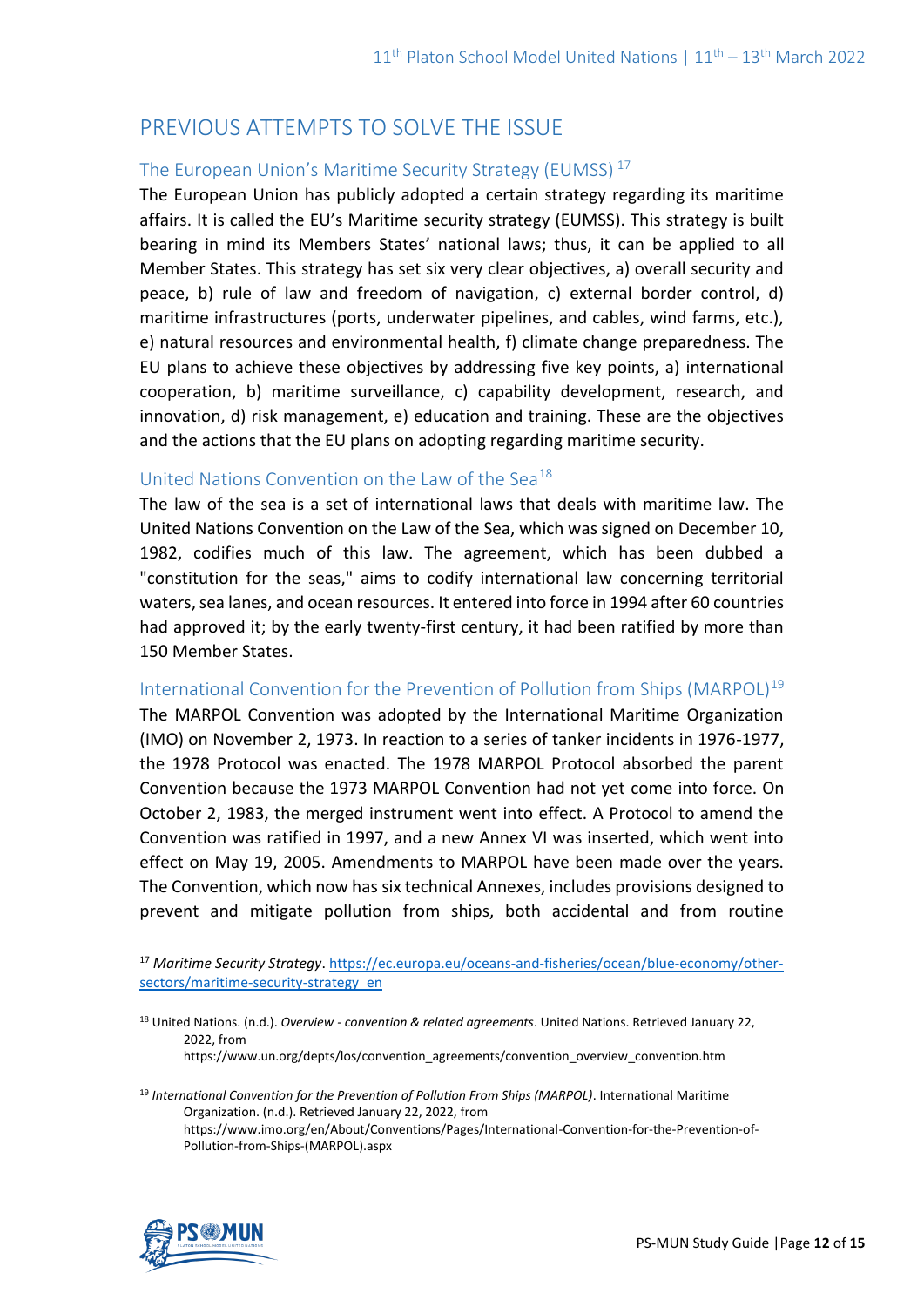operations. Most Annexes have Special Areas with severe operational discharge regulations.<sup>20</sup>

# POSSIBLE SOLUTIONS

### Speed up the decision-making process of the IMO

Since the IMO is the main instrument in decision-making regarding maritime affairs speeding up the process of it can help with keeping maritime laws up to date with current and future affairs. What is meant by that is that since the decisions are taken by the IMO apply universally to all Member States if we speed up the decision-making process we can tackle and over issues that have arisen or will arise in the future. For example, something that needs to be addressed is the evolution of technology and how that affects the maritime industry. As I have mentioned earlier in the guide an example of technological innovation is autonomous control of a ship.

## Updating/adjusting already existing laws based on new technological innovations

The main issue that we want to tackle is that the maritime industry is changing but the already existing laws are not changing alongside it. In order to tackle this issue a very feasible solution is to review in order to update and adjust the preexisting laws based on the new technologies that exist. What is meant by that is that based on the preexisting laws we will base a thorough review while taking into consideration the new data that new technologies such as blockchain technology and fully autonomous shipping. Already existing laws are not covering said innovations thus we cannot have a proper trial in a case that it is needed to deal with these technologies.

<sup>20</sup> "International Convention for the Prevention of Pollution From Ships (MARPOL)." *International Maritime Organization*[, https://www.imo.org/en/About/Conventions/Pages/International-](https://www.imo.org/en/About/Conventions/Pages/International-Convention-for-the-Prevention-of-Pollution-from-Ships-(MARPOL).aspx)[Convention-for-the-Prevention-of-Pollution-from-Ships-\(MARPOL\).aspx.](https://www.imo.org/en/About/Conventions/Pages/International-Convention-for-the-Prevention-of-Pollution-from-Ships-(MARPOL).aspx)

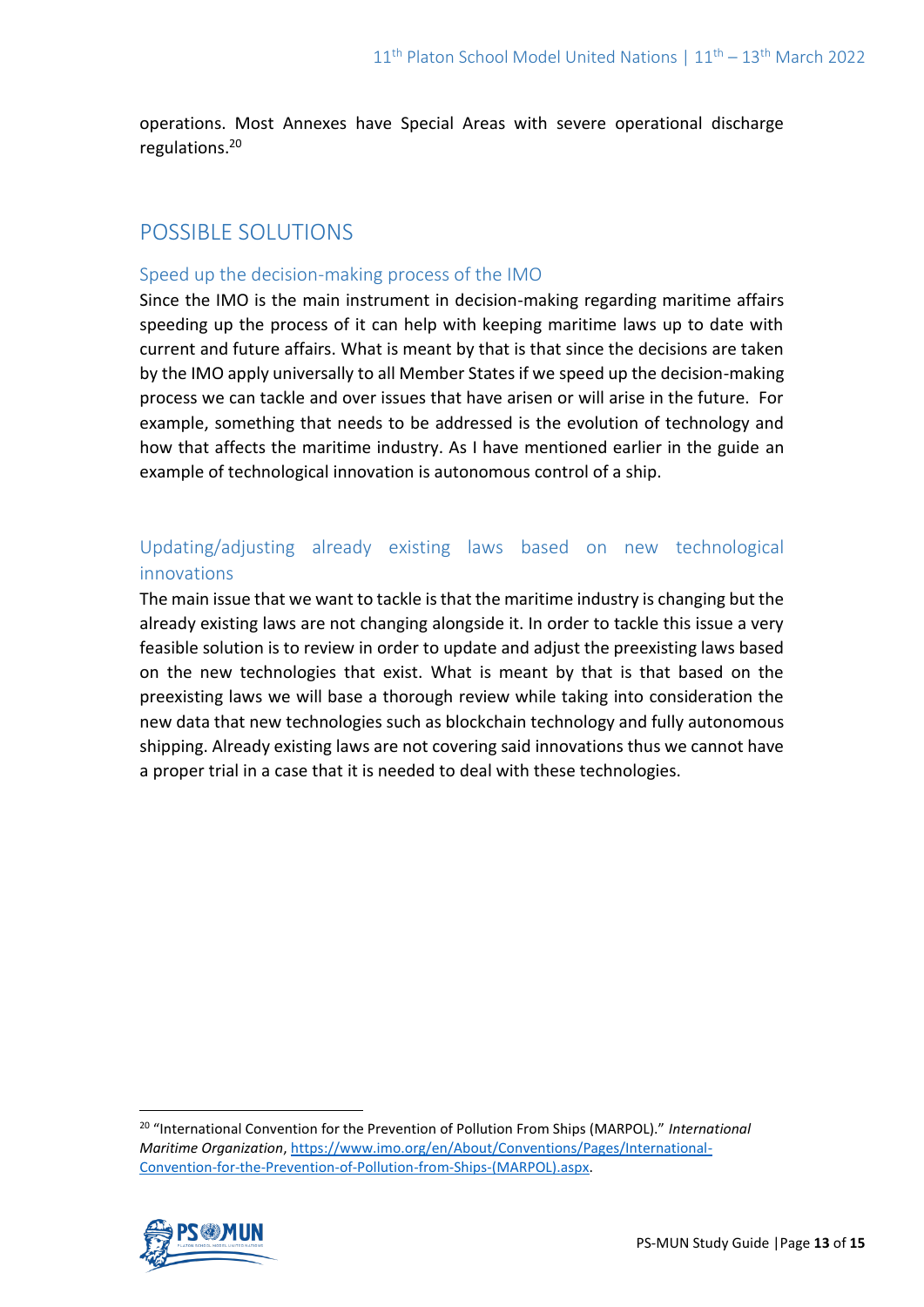## BIBLIOGRAPHY

- 19, Published Jan. "The Maritime Executive: Maritime News: Marine News." *The Maritime Executive: Maritime News | Marine News*, [https://www.maritime-executive.com/.](https://www.maritime-executive.com/)
- "Components of Maritime Law." *Encyclopædia Britannica*, Encyclopædia Britannica, Inc., [https://www.britannica.com/topic/maritime-law/Components-of-maritime-law.](https://www.britannica.com/topic/maritime-law/Components-of-maritime-law)
- "Definitions for Legal Personalitylegal Personality." *What Does LEGAL PERSONALITY Mean?*, [https://www.definitions.net/definition/LEGAL%20PERSONALITY.](https://www.definitions.net/definition/LEGAL%20PERSONALITY)
- "Documents." *United Nations*, United Nations, [https://www.un.org/en/our](https://www.un.org/en/our-work/documents)[work/documents.](https://www.un.org/en/our-work/documents)
- "Dutch Maritime Law." *Dutch Maritime Law |*, 29 Nov. 2017[, https://dutchmaritimelaw.nl/.](https://dutchmaritimelaw.nl/)
- "Everything You Need to Know about Maritime Law I Safelearn." *Safebridge*, 13 Aug. 2019, [https://www.safebridge.net/resources/importance-of-maritime-law/.](https://www.safebridge.net/resources/importance-of-maritime-law/)
- *Four Pillars of International Maritime Law – Lawz Magazine*. [https://lawzmag.com/2015/10/20/four-pillars-of-international-maritime-law/.](https://lawzmag.com/2015/10/20/four-pillars-of-international-maritime-law/)
- Group, Global Legal. "Shipping Law 2021: Laws and Regulations: Greece: ICLG." *International Comparative Legal Guides International Business Reports*, Global Legal Group, [https://iclg.com/practice-areas/shipping-laws-and-regulations/greece.](https://iclg.com/practice-areas/shipping-laws-and-regulations/greece)
- Group, Global Legal. "Shipping Law 2021: The Changing Face of Maritime Law and Risk Cyber, e-Commerce, Automation of Vessels: ICLG." *International Comparative Legal Guides International Business Reports*, Global Legal Group, [https://iclg.com/practice](https://iclg.com/practice-areas/shipping-laws-and-regulations/1-the-changing-face-of-maritime-law-and-risk-cyber-e-commerce-automation-of-vessels)[areas/shipping-laws-and-regulations/1-the-changing-face-of-maritime-law-and-risk](https://iclg.com/practice-areas/shipping-laws-and-regulations/1-the-changing-face-of-maritime-law-and-risk-cyber-e-commerce-automation-of-vessels)[cyber-e-commerce-automation-of-vessels.](https://iclg.com/practice-areas/shipping-laws-and-regulations/1-the-changing-face-of-maritime-law-and-risk-cyber-e-commerce-automation-of-vessels)
- *In Rem | Practical Law*. [https://uk.practicallaw.thomsonreuters.com/8-520-](https://uk.practicallaw.thomsonreuters.com/8-520-2353?contextData=(sc.Default) [2353?contextData=\(sc.Default\)](https://uk.practicallaw.thomsonreuters.com/8-520-2353?contextData=(sc.Default).
- *In Rem | Practical Law*. [https://uk.practicallaw.thomsonreuters.com/8-520-](https://uk.practicallaw.thomsonreuters.com/8-520-2353?contextData=(sc.Default) [2353?contextData=\(sc.Default\)](https://uk.practicallaw.thomsonreuters.com/8-520-2353?contextData=(sc.Default).
- "International Law, Codification, Legal Affairs, Legal, Committee, Terrorism, Charter, Criminal Accountability, Administration of Justice, Jurisdictional Immunities, Cloning, Safety of United Nations and Associated Personnel, Ad Hoc, Diplomatic Conferences, Reports of International Arbitral Awards, Summaries of International Court of Justice Judgments and Advisory Opinions, Legislative Series, Juridical Yearbook, Repertory of Practice of United Nations Organs, Books." *United Nations*, United Nations, [https://legal.un.org/diplomaticconferences/1998\\_icc/.](https://legal.un.org/diplomaticconferences/1998_icc/)
- "International Maritime Organization." *Encyclopædia Britannica*, Encyclopædia Britannica, Inc., [https://www.britannica.com/topic/International-Maritime-Organization.](https://www.britannica.com/topic/International-Maritime-Organization)
- "Introduction to Imo." *International Maritime Organization*, [https://www.imo.org/en/About/Pages/Default.aspx.](https://www.imo.org/en/About/Pages/Default.aspx)
- "Is There a Difference between Admiralty Law and Maritime Law?" *Brill & Rinaldi, The Law Firm*, [https://www.forpeopleforjustice.com/difference-admiralty-law-maritime-law/.](https://www.forpeopleforjustice.com/difference-admiralty-law-maritime-law/)
- "Is There a Difference between Admiralty Law and Maritime Law?" *Brill & Rinaldi, The Law Firm*, [https://www.forpeopleforjustice.com/difference-admiralty-law-maritime-law/.](https://www.forpeopleforjustice.com/difference-admiralty-law-maritime-law/)
- Kagan, Julia. "Maritime Law." *Investopedia*, Investopedia, 19 May 2021, [https://www.investopedia.com/terms/m/maritime-law.asp.](https://www.investopedia.com/terms/m/maritime-law.asp)
- Kenton, Will. "International Maritime Organization (IMO)." *Investopedia*, Investopedia, 19 May 2021, [https://www.investopedia.com/terms/i/international-maritime](https://www.investopedia.com/terms/i/international-maritime-organization.asp)[organization.asp.](https://www.investopedia.com/terms/i/international-maritime-organization.asp)
- Kenyon, Todd P. *Admiralty and Maritime Law Guide - Maritime Law by Country*, [http://www.admiraltylawguide.com/foreignlaw.html.](http://www.admiraltylawguide.com/foreignlaw.html)
- Law Corner. "International Maritime Law Issues and Challenges." *Law Corner*, 8 Feb. 2021, [https://lawcorner.in/international-maritime-law-issues-and-challenges/.](https://lawcorner.in/international-maritime-law-issues-and-challenges/)